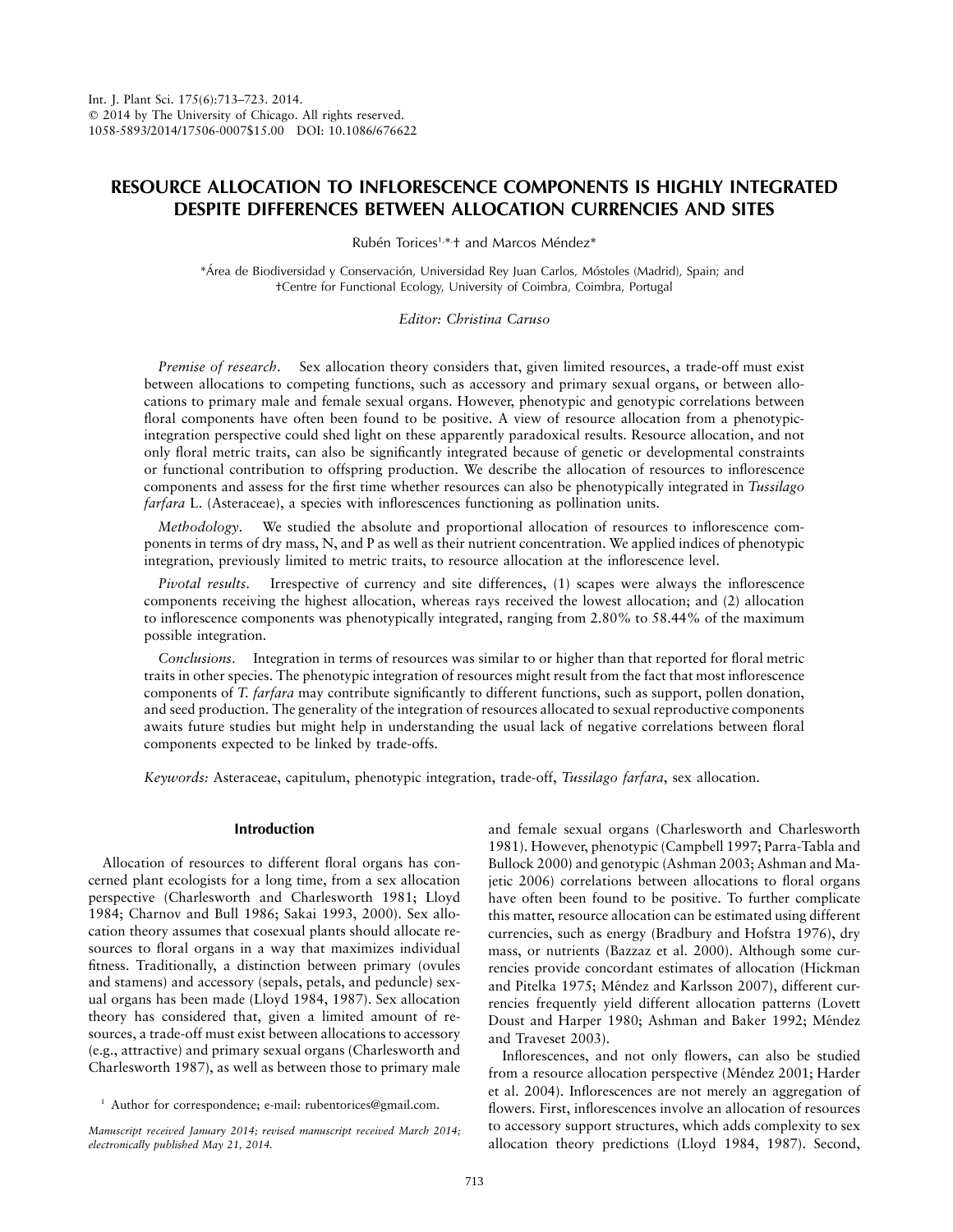from a functional perspective, inflorescence traits, such as number of flowers, size, and sexual segregation, deeply influence mating performance and therefore are subject to natural and sexual selection (Thomson 1988; Ohara and Higashi 1994; Torices and Méndez 2011). The assessment of resource allocation patterns to the different inflorescence components offers the possibility of understanding the selective pressures on inflorescence traits, particularly when they are functionally integrated and act as pollination units (Méndez 2001). Unfortunately, allocation of resources to different inflorescence components remains understudied (Lovett Doust and Harper 1980; Lovett Doust and Cavers 1982; Méndez 2001).

In both flowers and inflorescences, which consist of a diverse array of structures, resource allocation patterns are unavoidably multivariate and should be described using a covariance matrix. Such matrices are not intuitively interpreted. We suggest that tools from quantitative genetics and from floral biology can be fruitfully utilized in interpreting these complex covariance matrices of resource allocation. First, Flury methods (Arnold and Phillips 1999; Phillips and Arnold 1999) can be utilized to compare the congruence of allocation patterns across sites, genotypes, or currencies. Second, phenotypicintegration measures allow the summarizing of multivariate allocation patterns into a single number expressing how tight the resource allocation is. Phenotypic integration is commonly defined as the phenotypic-correlation structure of multiple characters (Berg 1960; Murren 2002). Therefore, from a methodological perspective, the use of floral-integration tools also offers a convenient, synthetic way to analyze allocation patterns. Until now, the interest in floral integration has focused on metric traits (Pérez-Barrales et al. 2007; Bissell and Diggle 2010). Flowers (or inflorescences) are complex structures consisting of different organs that jointly work for the same aim: offspring production. Application of this framework to resource allocation patterns within flowers or inflorescences seems sensible because they could also be positively correlated and significantly integrated.

In this study, we investigate resource allocation to inflorescence components of the monoecious *Tussilago farfara* L. (Asteraceae), a species with inflorescences (heads) functioning as pollination units. Monoecious heads conveniently allow the unambiguous separation of male and female components in studies of resource allocation. Previous research on this species (Torices and Méndez 2011) showed  $(1)$  a positive influence of allocation to male flowers on female reproductive success and (2) different allometric patterns in sexual allocation across sites. Thus, we expect that (1) resource allocation to inflorescence components will be phenotypically integrated and (2) the extent of this integration will be different among populations, indicating a potential adaptive role of resource integration at inflorescence level. This suggests phenotypic integration of resource allocation to inflorescence components but also potential variation in the extent of integration among populations. We addressed the following specific questions: (1) What is the absolute and proportional allocation to each inflorescence component? (2) Is the allocation pattern similar independent of the allocation currency utilized? (3) Is resource allocation integrated at the inflorescence level? and (4) Does integration differ across sites or allocation currencies?

## **Material and Methods**

## *Species and Study Sites*

*Tussilago farfara* L. (Asteraceae) is a perennial rhizomatous herb that prefers clayey and loamy soils but is also frequent on stony soils. Each ramet bears a rosette of leaves and, in reproductive individuals, one to more than 10 inflorescences. Inflorescences are solitary rayed heads (capitula) on scapes with achlorophyllous scales. Heads produce two kinds of flowers: inner, tubular flowers that are functionally male and four or five rows of outer, female flowers, which have a narrow ray (Nordenstam 2007). The species is mainly visited by Hymenoptera (Wild et al. 2003).

Two populations on roadsides were sampled in northern Spain in 2004: Noreña (universal transverse Mercator coordinates: 30TTP71, 200 m asl) and Saús (30TTP80, 420 m asl). The substrate at Noreña had more gravel and a very low plant cover, with *Salix atrocinerea* and *Viburnum opulus* as dominant species. In Saús, the roadside had a closed canopy of *Acer pseudoplatanus* and an understory with 100% plant cover, dominated by grasses and two forbs: *Primula vulgaris* and *Helleborus viridis*. Floral visitors were scarce in both populations, and only a small bee was observed in our surveys of floral visitors.

#### *Resource Allocation to Inflorescence Components*

We studied the absolute and proportional allocation of dry mass, N, and P to, as well as the nutrient concentration of, each inflorescence component. At each site, from January 22 to March 7, 2004, we harvested one inflorescence (head and its scape) approaching anthesis per ramet from 40 different ramets. We sampled inflorescences at least 1.5 m apart to increase the probability of sampling different genets. At the lab, we separated each inflorescence into the following components: scape, receptacle, male flowers, and female flowers. In addition, 50 female flowers per inflorescence were dissected into the ray (attractive function) and the rest of the flower (reproductive function)—hereafter the ovary. All components were oven-dried at 60°C for 48 h and weighed to the nearest 0.1 mg. Total N and P were determined, after micro-Kjeldahl digestion, in a Skalar segmented-flow nutrient auto-analyzer (Skalar Analytics, Breda, Netherlands). We calculated three allocation measures per inflorescence component: (1) absolute allocation, the amount of resources (dry mass, N, or P) allocated to the inflorescence component; (2) proportional allocation, the amount of resources (dry mass, N, or P) allocated to the inflorescence component divided by the total amount of resources allocated to the whole inflorescence; and (3) nutrient concentration, the amount of nutrients (N and P) allocated to the inflorescence component per unit mass (measured in mmol/g).

To test for differences in dry-mass, N, and P allocation among inflorescence components (scape, receptacle, male flowers, ovaries, and rays) and among currencies (dry mass, N, and P), we used generalized estimating equations (GEEs) as implemented in the SAS procedure GENMOD (SAS, ver. 9.1). GEEs allow the exploration of differences in resource allocation among inflorescence components while accounting for the dependence among components coming from the same inflo-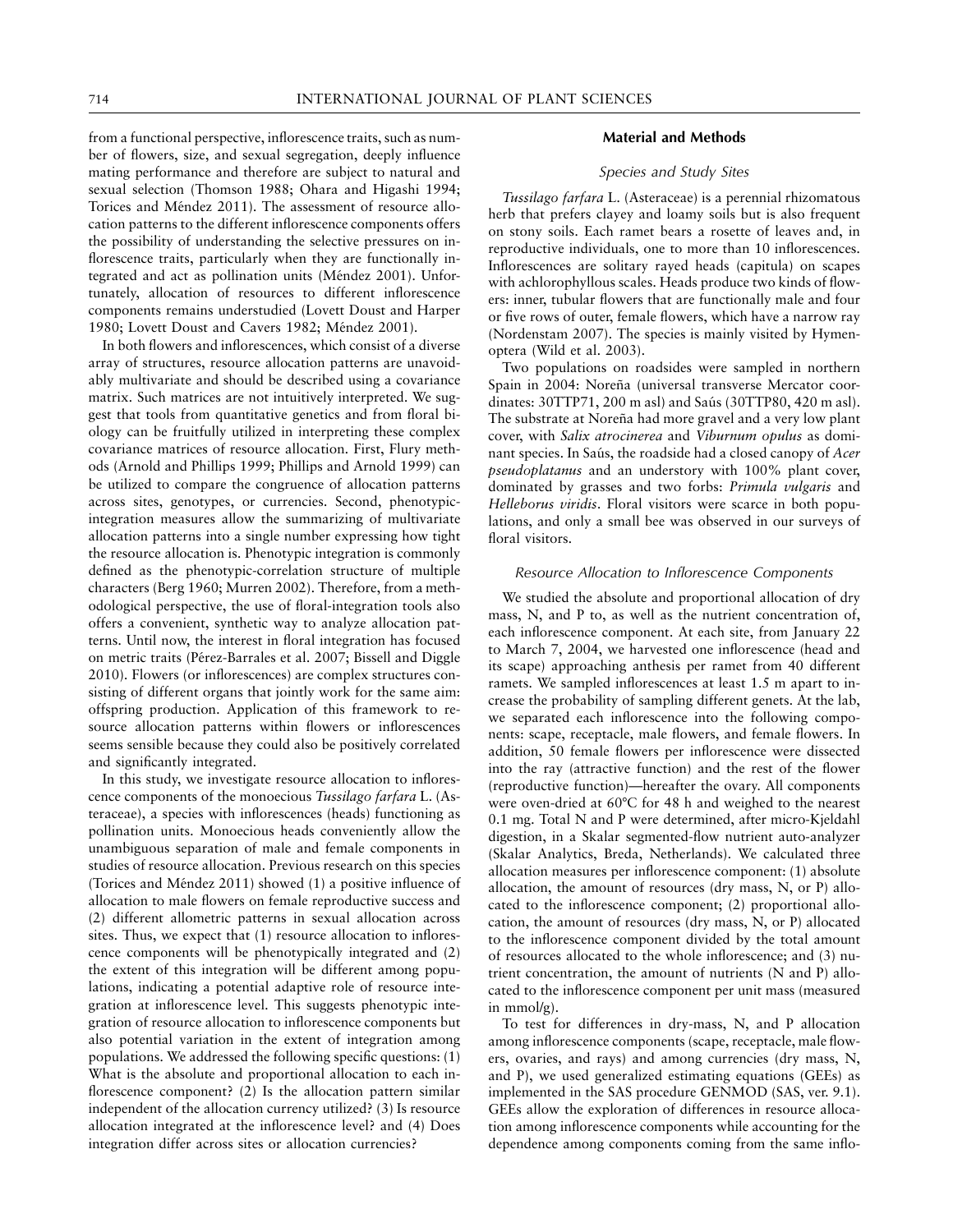rescence by means of a correlation matrix (Zuur et al. 2009). Furthermore, GEEs share the flexibility of other generalized linear methods, e.g., response variables with distributions other than normal and the incorporation of several predictors in the model (Quinn and Keough 2002). In our models, besides testing for differences in resource allocation to inflorescence structures, we introduced the site and the currency as predictor variables in the model.

Inflorescence components (scape, receptacle, male flowers, ovaries, and rays) were considered as measurements taken on the same inflorescence using the REPEATED statement, taking the inflorescence as the SUBJECT effect and selecting "exchangeable" as the covariance structure (Zuur et al. 2009). Two kinds of models were fitted. First, we jointly included all data from the three currencies to test the main effects of currency on resource allocation to each inflorescence component. In this model, the explanatory variables included were inflorescence component, site, currency, and the interactions site  $\times$  inflorescence component and currency  $\times$  inflorescence component. Second, for each currency we assessed the resource allocation to different inflorescence components at each site by building three different models, one per currency, since allocation was currency dependent (see "Results"). In these separate models, the explanatory variables included were inflorescence component, site, and their interaction. To account for the variation in resource acquisition between inflorescences, inflorescence size (measured as total biomass, total N content, or total P content) was added to all models as a covariate.

We assumed normal errors and identity link functions for the three response variables: absolute and proportional allocation and nutrient concentration. We used the TYPE 3 option of PROC GENMOD to analyze the main effects in all the GEEs. This analysis is similar to a type III sum of squares but is more appropriate for unbalanced designs. We studied specific differences between inflorescence components using the DIFF option in the LSMEANS statement of the GENMOD procedure.

### *Phenotypic Integration of the Allocation to Inflorescence Components*

We studied the phenotypic integration of the allocation to each inflorescence component by means of three approaches: (1) the index of phenotypic integration proposed by Wagner (1984); (2) a hierarchical comparison of phenotypic variancecovariance matrices, using the Flury hierarchy (Arnold and Phillips 1999; Phillips and Arnold 1999); and (3) a correlation analysis. First, we studied the magnitude and statistical significance of inflorescence integration, using the eigenvalue variance of its correlation matrix (i.e., integration index, hereafter INT; Wagner 1984; Cheverud et al. 1989). Character correlation matrices for different sites and currencies were based on different numbers of plants, causing the expected eigenvalue variance on the hypothesis of random covariation among characters to vary among data sets (Wagner 1984; Cheverud et al. 1989). Thus, empirical values of INT were corrected by subtracting the site- and currency-specific expected value, which is determined by the number of characters and individuals measured (INTexp =  $(no. of characters - 1)/no. of plants;$ Cheverud et al. 1989; Pavlicev et al. 2009). The unbiased INT

for each site and currency was considered to reflect significant inflorescence integration if its 95% confidence interval did not include 0. Confidence intervals and standard errors were obtained by bootstrapping ( $n = 10,000$  permutations per test), with functions written by R. Torices for R (available upon request). The maximal eigenvalue variance is determined by the number of measured traits minus 1 (Pavlicev et al. 2009). Thus, the magnitude of the phenotypic integration was also expressed as a percentage of the maximum possible value (hereafter Rel INT), by scaling INT values on the number of measured traits minus one (Pavlicev et al. 2009). Furthermore, we propose a modification of INT (hereafter size-controlled INT) in which the eigenvalue variance is calculated from a partial-correlation matrix instead of the correlation matrix. We used the partial-correlation matrix between the inflorescence components and the inflorescence size (see below for further details about partial correlations). In this way, we could assess the magnitude of phenotypic integration after controlling by differences in organ size.

Second, we tested whether the structure of phenotypic covariation between the absolute allocations to different inflorescence components was maintained among the three currencies and between the two sites. For that purpose, we tested for differences in the overall structure of the covariance matrix of resource allocation between currencies for each population and between populations for each currency, using Flury's hierarchical common principal components (CPC) analysis (Arnold and Phillips 1999; Phillips and Arnold 1999). This approach can reveal shared similarities across covariance matrices that go beyond the simple question of matrix equality (Phillips and Arnold 1999). Phenotypic-covariation matrices can share complex relationships, such as the orientation of particular principal components (Phillips and Arnold 1999). We used the CPC "jump-up" approach of Phillips and Arnold (1999). The model assuming that the matrices are unrelated (i.e., complete heterogeneity among covariance matrices) was sequentially compared, using log-likelihood ratio tests, with models that specify different relationships among the currencies or population covariance matrices. Thus, the procedure started by testing the hypothesis of shared partial CPCs between matrices against unrelated structure and followed with more inclusive hierarchical models of relationships between matrices, such as CPCs, proportionality, and equality, until a statistically significant deviation was found. This analysis was carried out in the CPC program written by P. Phillips (available at http://pages .uoregon.edu/pphil/programs/cpc/cpc.htm).

Third, we utilized Pearson correlation to determine whether the absolute allocation to each inflorescence component was correlated at both studied sites and for the three currencies. Correlation between components can result from large differences in resource acquisition between individuals. To assess whether the correlation structure was maintained beyond the variation in resource acquisition, we estimated pairwise partial correlations (Magwene 2001) between inflorescence components, after controlling by inflorescence size, utilized as a proxy of resource acquisition.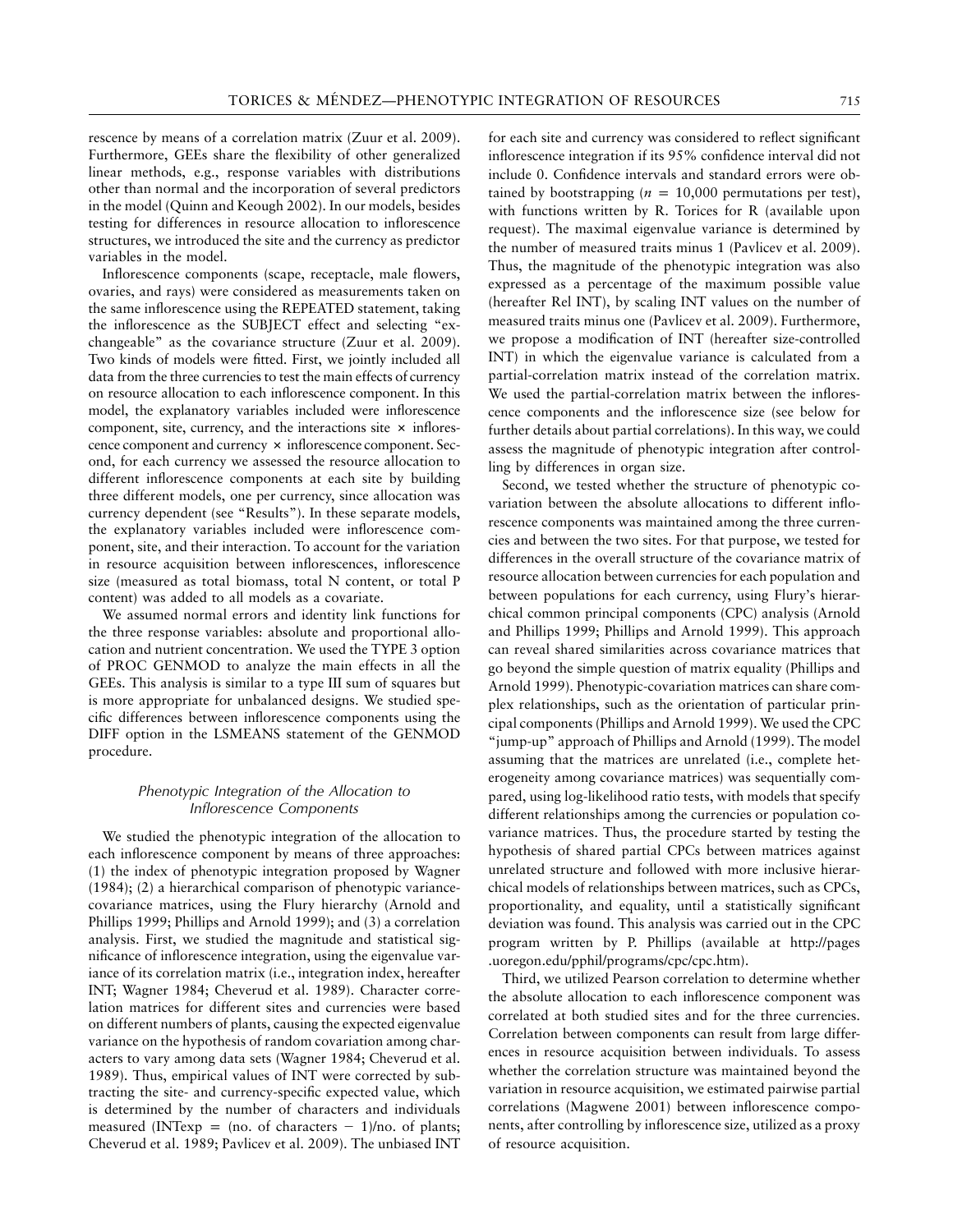## **Results**

#### *Allocation to Inflorescence Components*

*Absolute and proportional allocation to different inflorescence components*. Absolute reproductive allocation differed significantly among inflorescence components and marginally among currencies and sites (table 1). Inflorescence size also significantly influenced absolute allocation to inflorescence components (table 1). The description of allocation patterns was complicated by the significant interaction between inflorescence component and both site and currency (table 1). Scapes were always the inflorescence component receiving the highest allocation for all currencies at both sites, whereas rays received the lowest allocation (table 2). The relative importance of the other inflorescence components was dependent on site and currency (table 2). Ovaries were the component receiving the second-highest allocation for all currencies and sites, except for dry mass and P at Noreña. Patterns of proportional allocation basically repeated those found for absolute allocation and are not detailed in this article (table 1; fig. 1).

Regarding primary sexual components, allocation to ovaries was significantly higher than that to male flowers for all currencies at both sites, except for N allocation at Noreña, where there was not a significant difference between the two components (table 2). Regarding support and attractive components, allocation decreased in the order scape  $>$  receptacle  $>$ rays, except for P at Saús, where receptacle and rays had similar allocation (table 2).

*Nutrient concentrations*. Nutrient concentration differed significantly among inflorescence components and currencies but not between sites (table 1). Inflorescence size also influenced nutrient concentration of different inflorescence components (table 1). For N, concentration decreased from primary sexual structures through rays to receptacle and scape (table 3). For P, ovaries had the highest concentration, followed by rays; the remaining components had different [P], depending on the site (table 3).

#### *Currency Differences in the Allocation Pattern*

Absolute and proportional allocations to inflorescence components were affected by the currency (table 1). Proportional allocation patterns of P were significantly different from resource allocation in terms of dry mass and N (LSMEANS difference tests:  $\chi^2 = 0.22$ ,  $P = 0.637$  for dry-mass vs. N allocation;  $\chi^2 = 8.63$ ,  $P = 0.003$  for dry-mass vs. P allocation;  $\chi^2 = 8.97$ , *P* = 0.003, for N vs. P allocation).

### *Phenotypic Integration of the Allocation to Inflorescence Components*

*Integration indices*. We detected integration of allocation components in the inflorescence in *Tussilago farfara.* Resources allocated to each inflorescence component were significantly integrated at both sites irrespective of the currency used (table 4). Nevertheless, the magnitude of the integration differed widely among sites and currencies, ranging from 2.80% to 58.44% of the maximum possible integration. Integration was commonly higher at Saús (table 4). Within sites, integration decreased in the order dry mass  $> P$   $> N$  (table 4). However, these differences in integration among currencies were not significant (table 4).

The observed pattern of integration was maintained when INT was calculated using the partial-correlation matrix, in which inflorescence size was included as the third control variable (size-controlled INT), instead of the correlation matrix (table 4). However, two main differences should be highlighted (table 4): (1) at Noreña, the size-controlled INT was always higher than INT, independent of the currency, but differences were not statistically significant; (2) at Saús, the two indices were very similar, except for dry-mass allocation, in which the size-controlled INT showed a significantly lower integration than INT.

*Differences in integration across sites and currencies*. No common pattern in the covariance matrices of allocation to inflorescence components was found between different currencies within each site, as indicated by the Flury hierarchy analysis. The unrelated model (complete heterogeneity among covariance matrices) could not be rejected against the next model in the Flury hierarchy (Noreña:  $\chi^2$  = 26.3, *P* = 0.0009; Saús:  $\chi^2_{8} = 23.4, P = 0.0029$ .

There was significant heterogeneity among sites for dry-mass and N phenotypic-covariance matrices (dry mass:  $\chi^2 = 23.4$ ,  $P = 0.0001$ ; N:  $\chi^2 = 20.4$ ,  $P = 0.0004$ ). However, the covariance matrices for P allocation to inflorescence components of both sites shared the same CPCs, since this model did not show a statistically significant deviation from complete heterogeneity among sites  $(\chi_{10}^2 = 10.4, P = 0.409)$ , whereas a

| ٠<br>v | I | ٠ | ٠ |
|--------|---|---|---|
|        |   |   |   |

**Results of Generalized Estimated Equation Models Testing Whether Allocation Was Affected by the Inflorescence Component, Site, Currency, and Inflorescence Size (Total Biomass, Total N Content, or Total P Content)**

|                             |            | Absolute allocation |         |            | Proportional allocation |         |            | Nutrient concentration |         |  |
|-----------------------------|------------|---------------------|---------|------------|-------------------------|---------|------------|------------------------|---------|--|
| Effect                      | $\chi_{2}$ | df                  |         | $\chi_{2}$ | df                      |         | $\chi_{2}$ | df                     |         |  |
| Component                   | 56.67      |                     | < 0001  | 56.58      |                         | < 0001  | 40.46      |                        | < 0001  |  |
| Site                        | 2.84       |                     | .092    | 7.24       |                         | .007    | 2.17       |                        | .140    |  |
| Currency                    | 5.86       |                     | .054    | 14.75      |                         | .012    | 25.76      |                        | < .0001 |  |
| Site $\times$ component     | 38.87      |                     | < .0001 | 31.75      |                         | < 0001  | 23.57      |                        | < .0001 |  |
| Currency $\times$ component | 64.18      |                     | < .0001 | 42.30      |                         | < .0001 | 34.75      |                        | < .0001 |  |
| Inflorescence size          | 13.37      |                     | .0003   | 5.34       |                         | .021    | 11.99      |                        | .0005   |  |

Note. Inflorescence components are scape, receptacle, male flowers, ovaries, and rays. The model for nutrient concentration included only two levels for currency: N and P. Significant *P* values are underlined.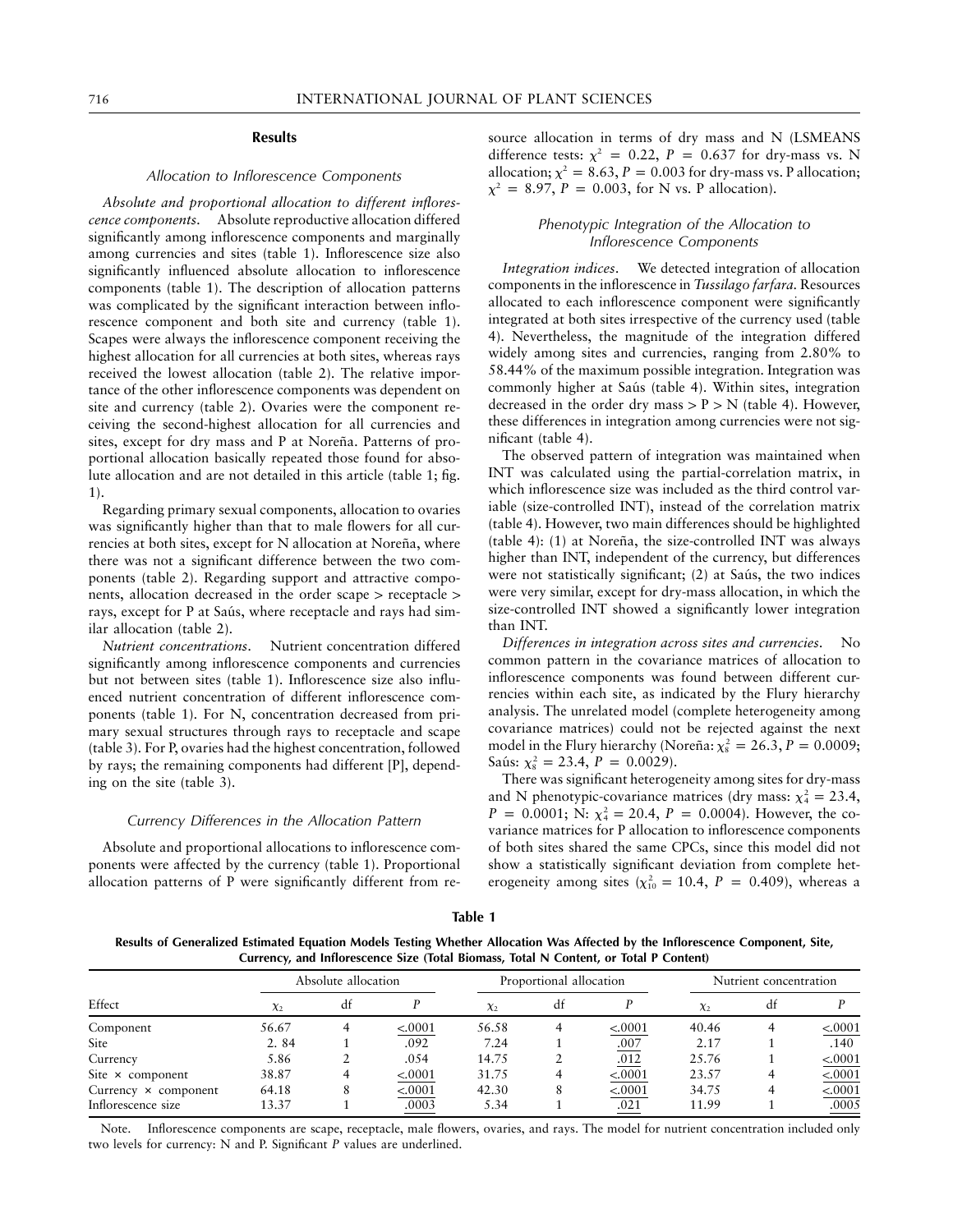| ianle |  |
|-------|--|
|       |  |

|  | Dry Mass, N, and P Allocation to Different Inflorescence Components of <i>Tussilago farfara</i> at Two Sites (Noreña and Saús) |  |  |
|--|--------------------------------------------------------------------------------------------------------------------------------|--|--|
|--|--------------------------------------------------------------------------------------------------------------------------------|--|--|

| Dry mass $(mg)$         |                               |                                 |      |                                  | $N(\mu g)$                        |         |                                 | $P(\mu g)$                      |         |  |
|-------------------------|-------------------------------|---------------------------------|------|----------------------------------|-----------------------------------|---------|---------------------------------|---------------------------------|---------|--|
| Inflorescence component | Noreña                        | Saús                            |      | Noreña                           | Saús                              |         | Noreña                          | Saús                            |         |  |
| Scape                   | $111.9 \pm 65.5 \ (40)^A$     | $89.2 \pm 32.3 \ (40)^{\rm A}$  | .036 | $1065 \pm 666$ (39) <sup>A</sup> | $2949 \pm 1382$ (27) <sup>A</sup> | < .0001 | $190 \pm 112$ (39) <sup>A</sup> | 332 $\pm$ 160 (29) <sup>A</sup> | < .0001 |  |
| Receptacle              | $15.6 \pm 4.7 \,(40)^{\rm B}$ | $12.4 \pm 3.6 \ (40)^{B}$       | .218 | $272 \pm 111 (39)^{B}$           | 344 $\pm$ 120 (29) <sup>C</sup>   | < .0001 | $52 \pm 18 (39)^8$              | $45 \pm 21 (29)^{\circ}$        | < .0001 |  |
| Male flowers            | $8.7 \pm 3.6 \ (40)^{\rm D}$  | $9.5 \pm 2.9 (40)^{\circ}$      | .035 | $258 \pm 113 (38)^8$             | $320 \pm 129$ (25) <sup>c</sup>   | < .0001 | $37 \pm 14 (38)^{\circ}$        | $35 \pm 15 (25)^{\circ}$        | 50001   |  |
| Ovaries                 | $10.2 \pm 3.5 (29)^{\circ}$   | $13.9 \pm 4.9 (39)^{B}$         | .001 | $288 \pm 89 (24)^8$              | $545 \pm 175 (29)^8$              | .0004   | $141 \pm 79$ (24) <sup>A</sup>  | $178 \pm 122$ $(28)^{B}$        | .949    |  |
| Rays                    | $6.7 \pm 2.6~(29)^{\rm D}$    | 7.6 $\pm$ 3.5 (39) <sup>D</sup> | .059 | $130 \pm 52$ (26) <sup>c</sup>   | $225 \pm 104$ (26) <sup>D</sup>   | < .0001 | $33 \pm 34$ (21) <sup>c</sup>   | $73 \pm 82$ (25) <sup>c</sup>   | .843    |  |

Note. Data are presented as mean  $\pm$  SD (n). Significant effects for site on each inflorescence structure are presented. Within columns, means of dry mass, N, or P that do not share the same letter were significantly different at the  $P < 0.001$  level, as determined by LSMEANS differences. Female flowers were included in the model as ovaries and rays. Significant *P* values are underlined.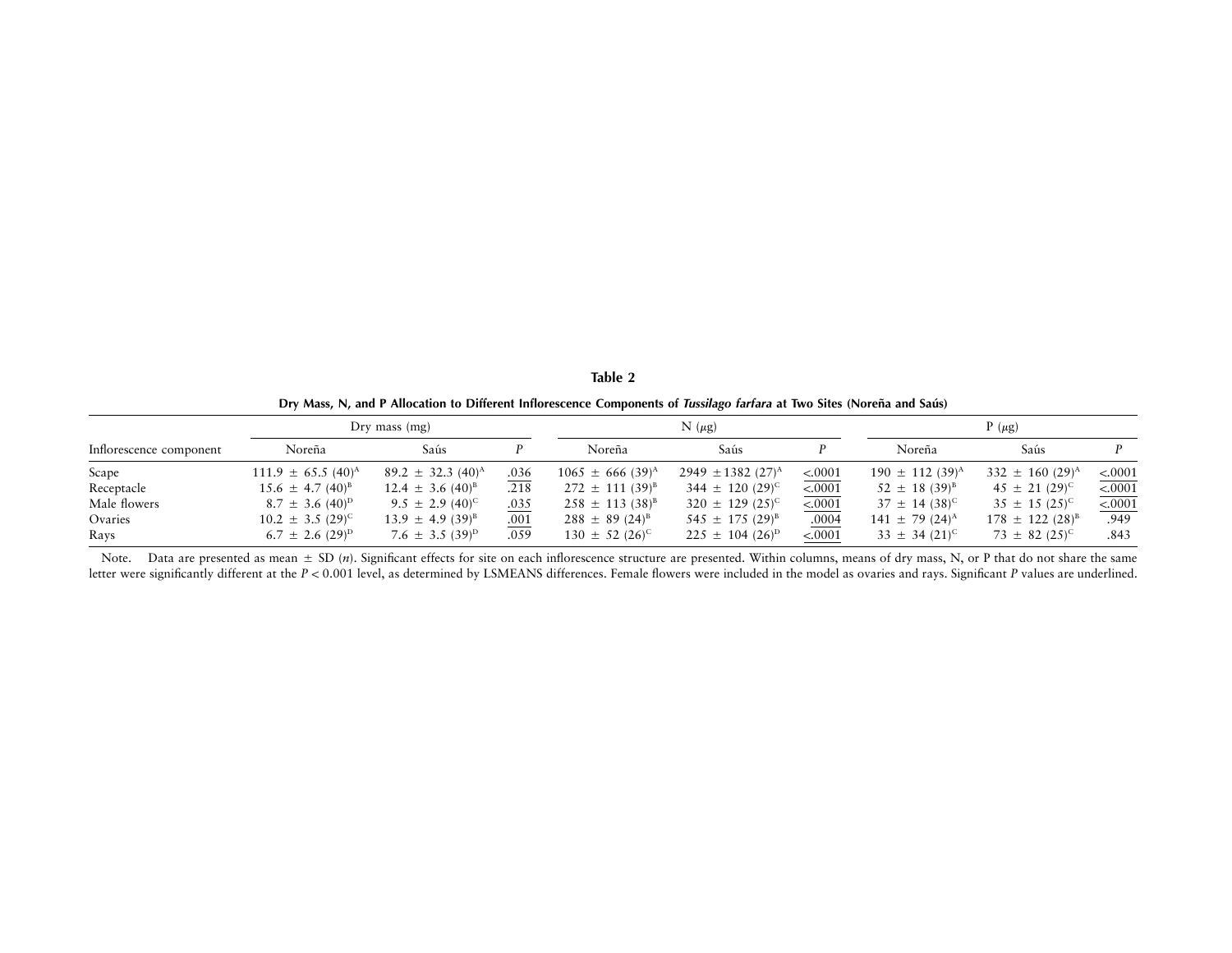

Inflorescence structures

**Fig. 1** Percentage of dry mass (*A*), nitrogen (*B*), and phosphorus (*C*) allocated to inflorescence component in *Tussilago farfara*. Gray bars: Noreña; white bars: Saús. Segments show confidence intervals at 0.001. Significance of differences between sites for each inflorescence component is as follows: NS indicates  $P > 0.05$ , a single asterisk  $P <$ 0.05, two asterisks  $P < 0.01$ , and three asterisks  $P < 0.001$ . Means of dry-mass, N, or P proportional allocation that do not share the same letter within sites (lowercase for Noreña, uppercase for Saús) are significantly different at the  $P < 0.001$  level, as determined by LSMEANS  $differences. Recept. = receptacle.$ 

statistically significant deviation was found in the test against the next hierarchical model, proportionality among matrices  $(\chi^2_{14} = 30.0, P = 0.008).$ <br>Correlation analysis.

In terms of dry mass, almost all inflorescence components were positively correlated at both sites

(table 5). The only exception was that the dry mass of ovaries and rays at Noreña was not correlated with the dry mass of scapes and male flowers (table 5). Correlations in terms of N qualitatively agreed with those in terms of dry mass, although some correlations lost significance, namely, those between scape and male flowers at both sites and those between receptacle and ovaries and rays at Noreña (table 5). In terms of P, most correlations between inflorescence components were not significant (table 5). Only three significant and positive correlations were found at Saús: between scape and receptacle, between scape and ovaries, and between receptacle and male flowers (table 5). The correlation between male and female (ovaries plus rays) flowers was significant and positive in terms of dry mass and N for both sites (results not shown). In terms of P, this correlation was not significant for Saús ( $r = 0.078$ ,  $n = 22$ ,  $P = 0.729$ ), whereas it was significantly negative for Noreña ( $r = -0.407$ ,  $n = 28$ ,  $P = 0.032$ ).

Many positive correlations disappeared when correlations between components were estimated as partial correlations controlled by inflorescence size (table 6). In all currencies, scapes were in general negatively correlated with all the other components in both sites (table 6). However, some significantly positive correlations between inflorescence components remained in the partial-correlation analyses: at Noreña, positive partial correlations were found only in terms of dry mass, between receptacles and male flowers and between ovaries and rays (table 6). At Saús, we found positive partial correlations between receptacles and rays in terms of dry mass and N and between rays and ovaries and male flowers and between ovaries and receptacles in terms of N (table 6). Regarding primary sexual components, we found a positive partial correlation between male flowers and ovaries in terms of N for Saús. In terms of P, partial correlation between male flowers and ovaries was significantly negative for both sites (table 6).

#### **Discussion**

#### *Resource Allocation to Inflorescence Components*

Functional evolution of inflorescences has been approached from different perspectives in evolutionary ecology (Wyatt 1982; Thomson 1989; Harder et al. 2000, 2004; Diggle 2003). Important insights into this question can result from the study of resource allocation to support, attraction, and primary sexual components in inflorescences, a natural, yet largely unexplored, prolongation of similar studies on single flowers. We illustrate the potential of this approach by highlighting three aspects of our results with *Tussilago farfara*.

Patterns of allocation to primary sexual versus accessory structures in inflorescences are almost completely unknown. In single flowers, dry-mass allocation is often biased toward petals (Lovett Doust and Cavers 1982; Campbell 1997; Parra-Tabla and Bullock 2000), particularly in exogamous plants (Cruden and Lyon 1985). Independent of mating system, accessory structures usually account for 60%–70% of dry-mass allocation (Cruden and Lyon 1985). Within primary sexual structures, dry-mass allocation is biased toward male organs in exogamous species, while the opposite occurs in selfing species (Cruden and Lyon 1985). For inflorescences, the limited evidence available indicates that the bias toward accessory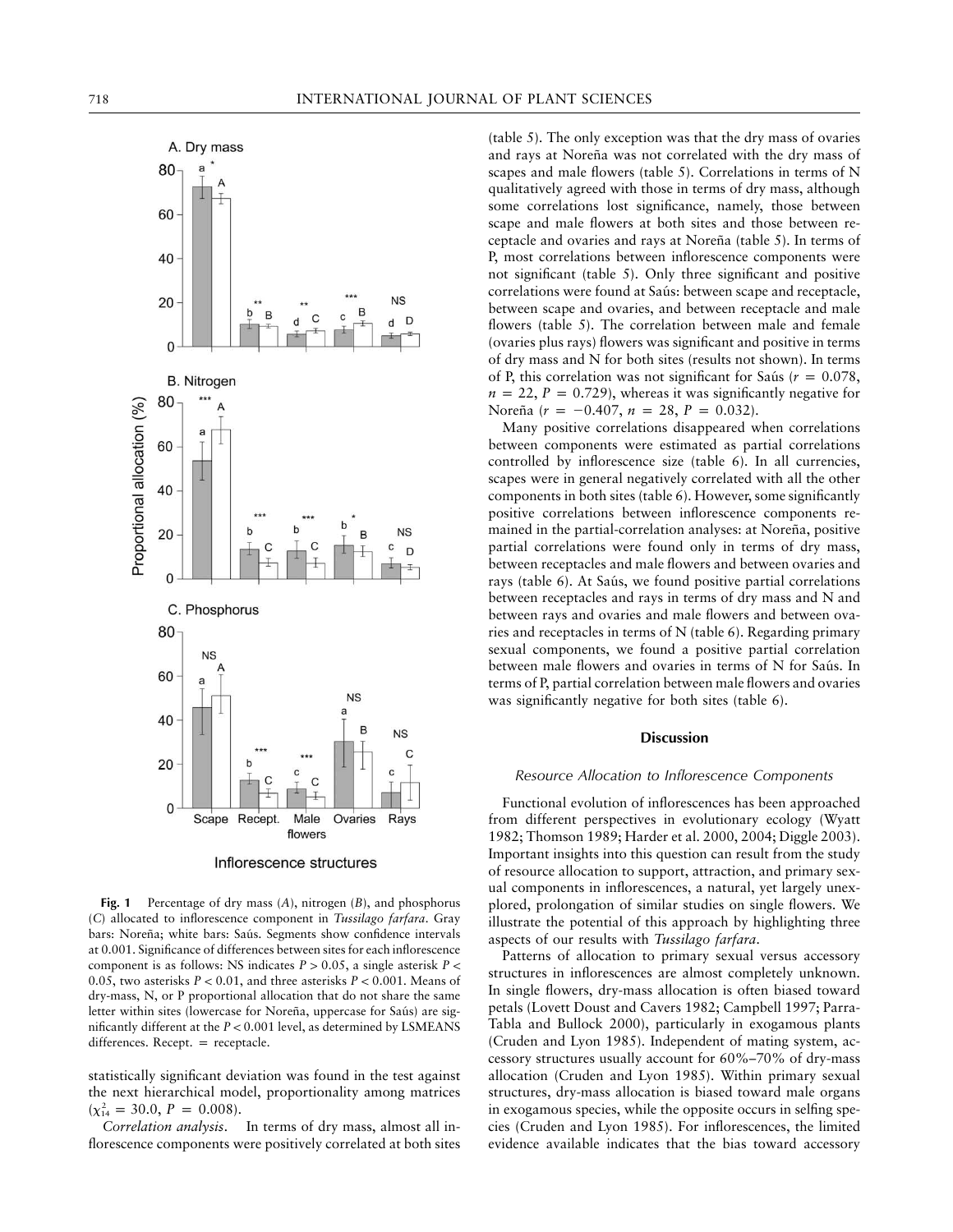| lani<br>ı |  |
|-----------|--|
|-----------|--|

| Concentrations (mmol/g) of N and P in Inflorescence Structures of <i>Tussilago farfara</i> at Two Sites (Noreña and Saús) |  |  |  |  |  |  |  |  |  |  |  |  |  |  |  |  |
|---------------------------------------------------------------------------------------------------------------------------|--|--|--|--|--|--|--|--|--|--|--|--|--|--|--|--|
|---------------------------------------------------------------------------------------------------------------------------|--|--|--|--|--|--|--|--|--|--|--|--|--|--|--|--|

| Inflorescence |                                    | $[N]$ (mmol/g)                      | $[P]$ (mmol/g) |                                     |                                    |         |  |
|---------------|------------------------------------|-------------------------------------|----------------|-------------------------------------|------------------------------------|---------|--|
| component     | Noreña                             | Saús                                |                | Noreña                              | Saús                               |         |  |
| Scape         | .571 $\pm$ .233 (39) <sup>C</sup>  | $1.832 \pm .563$ (27) <sup>AB</sup> | < 0001         | $.058 \pm .026$ (39) <sup>D</sup>   | $.120 \pm .046$ (29) <sup>B</sup>  | .199    |  |
| Receptacle    | $1.078 \pm .448(39)^8$             | $1.645 \pm .445 (29)^{B}$           | .232           | .112 $\pm$ .033 (39) <sup>c</sup>   | $.115 \pm .042$ (29) <sup>B</sup>  | .015    |  |
| Male flowers  | $1.799 \pm .611(38)^{A}$           | $2.041 \pm .575$ (25) <sup>A</sup>  | .837           | $.137 \pm .036$ (38) <sup>B</sup>   | .119 $\pm$ .030 (25) <sup>B</sup>  | < .0001 |  |
| Ovaries       | $1.728 \pm .343$ (24) <sup>A</sup> | 2.282 $\pm$ .457 (30) <sup>A</sup>  | .237           | .483 $\pm$ .282 (24) <sup>A</sup>   | .400 $\pm$ .245 (29) <sup>A</sup>  | .109    |  |
| Rays          | $1.152 \pm .235 (26)^8$            | $1.703 \pm .569$ $(27)^{B}$         | .142           | .147 $\pm$ .135 (21) <sup>BCD</sup> | .288 $\pm$ .258 (26) <sup>AB</sup> | .164    |  |

Note. Data are presented as mean  $\pm$  SD  $(n)$ . Significant effects for site on each inflorescence structure are presented. Within columns, mean [N] and [P] that do not share the same letter were significantly different at the  $P < 0.001$  level, as determined by LSMEANS differences. Significant *P* values are underlined.

structures is even larger: from 76%–83% (this study) to more than 90% (Méndez 2001). In *T. farfara*, scape height can be important to raise flowers above the surrounding herbs and enhance pollinator attraction (Wild et al. 2003). This is consistent with a previous study, where we found that female reproductive success increased with increasing scape height (Torices and Méndez 2011).

In sex allocation theory, cosexuality has been hypothesized to be stabilized by preferential allocation to shared structures that contribute to both genders (Charlesworth and Charlesworth 1987). For inflorescences acting as pollination units, this prediction seems to hold in a limited test within Araceae (Méndez 2001). Scapes are considered to be unilateral (male) fixed costs, and high allocation to this component in the monoecious *T. farfara* thus contradicts theoretical predictions. Nevertheless, to what extent the scape can be considered to be a male fixed cost is debatable in *T. farfara* (Torices and Méndez 2011). A more comprehensive test would be obtained by comparing this and other monoecious Asteraceae with the allocations in hermaphroditic species, monoecious species with separate male and female heads (e.g., *Ambrosia*), and dioecious species (e.g., *Antennaria*, *Petasites*).

The analysis of resource allocation in inflorescences acting as pollination units can shed light on the evolution of the widespread presence of rayed heads, i.e., heads with peripheral zygomorphic corollas (rays), in the sunflower family (Burtt 1977; Funk et al. 2009). Rays enhance attractiveness to pollinators (Lack 1982; Marshall and Abbott 1984; Stuessy et al. 1986; Celedón-Neghme et al. 2007; Andersson 2008) and are usually associated to female unisexual flowers (Mani and Saravanan 1999; Torices and Anderberg 2009). Thus, Bawa and Beach (1981) proposed that selection for attractive petaloid ray flowers might have led to the sterilization of stamens to pay for the cost of ray production. According to this hypothesis, ray production should presumably be at least as costly as male components. Our results lend partial support to that prediction. Within female flowers, resources allocated to larger rays were not detracted from allocation to sexual organs, since ovaries and rays were positively correlated in terms of dry mass and N (table 5). Nevertheless, although rays were generally cheaper than male flowers, ray cost might be enough to limit nutrient allocation to primary sexual functions, as indicated by their negative partial correlation in terms of P (table 6). Further studies are needed to ascertain whether the reallocation hypothesis is applicable to rays in this family.

#### *Currency Differences in the Allocation Pattern*

The adequate currency in studies of reproductive allocation has been debated for decades (Thompson and Stewart 1981; Karlsson and Méndez 2005). In sexual allocation, the few studies available show that absolute resource allocation to floral organs in terms of nutrients yields patterns qualitatively similar to those in terms of dry-mass allocation (Ashman and Baker 1992; Méndez and Traveset 2003). The main difference with respect to dry-mass allocation is that primary sexual organs are enriched in nutrients compared to accessory organs, par-

#### **Table 4**

**Degree of Phenotypic Integration among Absolute Allocation of Resources to Inflorescence Components for Three Currencies (Dry Mass, N, and P) and Two Sites (Noreña and Saús), as Measured with the Phenotypic Integration Index (INT) or Its Size-Controlled Version**

| Site, currency, |       | Standard |                | Rel INT |
|-----------------|-------|----------|----------------|---------|
| size-controlled | INT   | error    | 95% CI         | (%)     |
| Noreña:         |       |          |                |         |
| Dry mass:       |       |          |                |         |
| No              | .921  | .061     | $.512 - 1.783$ | 23.04   |
| Yes             | 1.504 | .074     | .797-2.367     | 37.61   |
| N:              |       |          |                |         |
| No              | .112  | .047     | $.010 - .788$  | 2.80    |
| Yes             | .623  | .054     | .417–1.317     | 15.57   |
| P:              |       |          |                |         |
| No              | .366  | .040     | $.273 - .964$  | 9.14    |
| Yes             | .839  | .077     | $.331 - 1.686$ | 20.96   |
| Saús:           |       |          |                |         |
| Dry mass:       |       |          |                |         |
| No              | 2.338 | .062     | 1.590-3.086    | 58.44   |
| Yes             | .728  | .032     | .462–1.238     | 18.20   |
| N:              |       |          |                |         |
| No              | .512  | .049     | .342–1.222     | 12.80   |
| Yes             | .593  | .055     | .354-1.351     | 14.84   |
| P:              |       |          |                |         |
| N <sub>o</sub>  | 1.768 | .105     | .965–2.783     | 44.19   |
| Yes             | 1.647 | .084     | .963–2.436     | 41.18   |
|                 |       |          |                |         |

Note. Standard errors and 95% confidence intervals (CI) were obtained by bootstrapping. INT for each site and currency was considered to reflect significant inflorescence integration if its 95% CI did not include 0. Rel INT indicates the relative eigenvalue variance, in which the observed eigenvalue variance was rated by the maximum variance expected, given the measured traits, and is expressed as a percentage.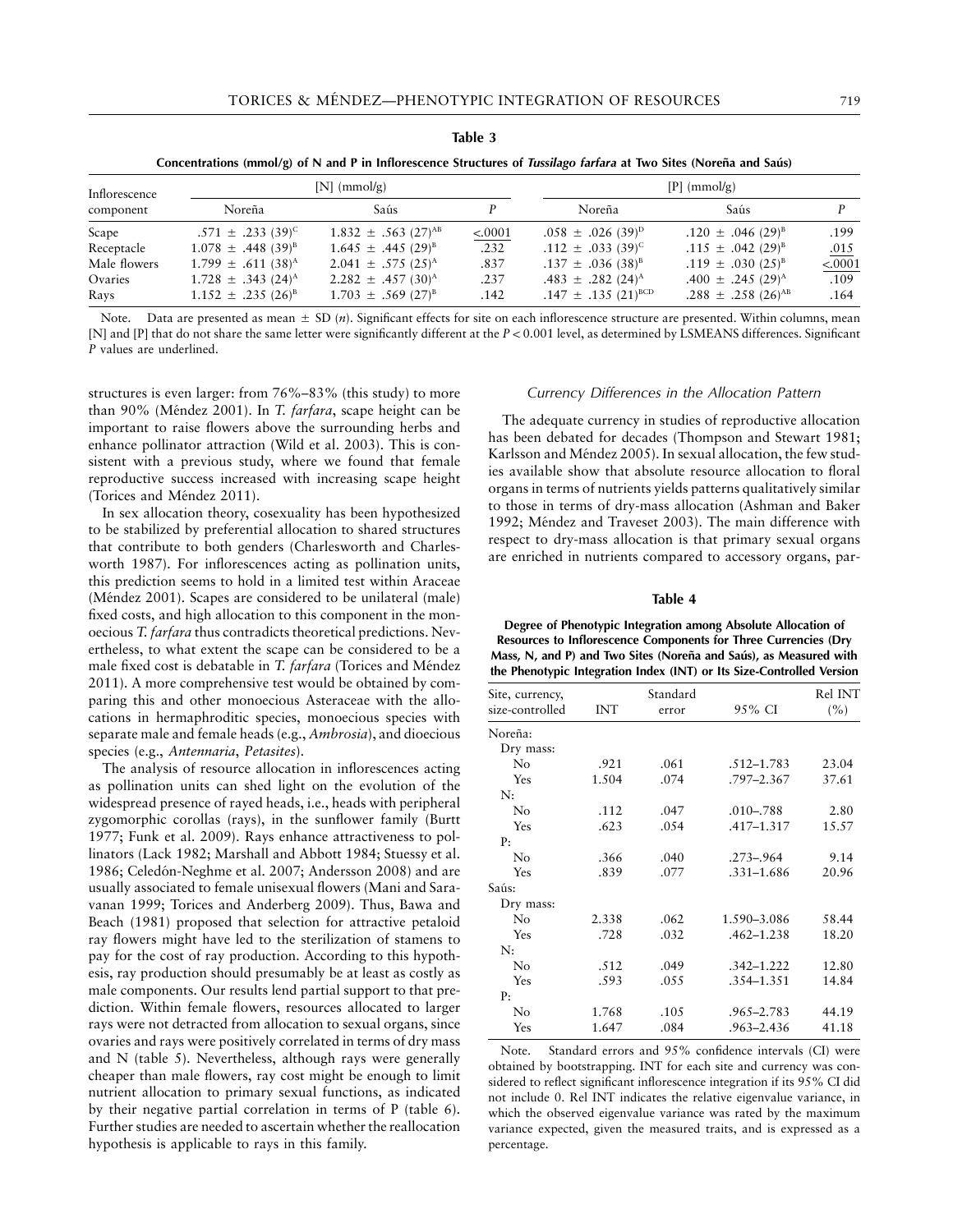|              | Different Inflorescence Components in Tussilago farfara at Two Sites |                     |                      |                      |                      |  |  |  |  |  |  |
|--------------|----------------------------------------------------------------------|---------------------|----------------------|----------------------|----------------------|--|--|--|--|--|--|
|              | Scape                                                                | Receptacle          | Male flowers         | Ovaries              | Rays                 |  |  |  |  |  |  |
| Dry mass:    |                                                                      |                     |                      |                      |                      |  |  |  |  |  |  |
| Scape        |                                                                      | $.468$ $(.002, 40)$ | .381(.015, 40)       | $.261$ $(.172, 29)$  | $.222$ $(.247, 29)$  |  |  |  |  |  |  |
| Receptacle   | $.802$ $(.000, 40)$                                                  |                     | $.503 \; (.001, 40)$ | $.622$ $(.000, 29)$  | .592(.001, 29)       |  |  |  |  |  |  |
| Male flowers | .516(.001, 40)                                                       | .548(.000, 40)      |                      | $.233$ $(.224, 29)$  | $.334 \; (.077, 29)$ |  |  |  |  |  |  |
| Ovaries      | $.758$ $(.000, 39)$                                                  | $.772$ $(.000, 39)$ | .502(.001, 39)       |                      | $.751$ $(.000, 29)$  |  |  |  |  |  |  |
| Rays         | $.773$ $(.000, 39)$                                                  | $.825$ $(.000, 39)$ | $.591$ $(.000, 39)$  | .758(.000, 39)       |                      |  |  |  |  |  |  |
| Nitrogen:    |                                                                      |                     |                      |                      |                      |  |  |  |  |  |  |
| Scape        |                                                                      | .595(.000, 39)      | $.045$ $(.789, 38)$  | .138(.521, 24)       | $.087$ $(.672, 26)$  |  |  |  |  |  |  |
| Receptacle   | .475(.012, 27)                                                       |                     | $.321$ $(.049, 38)$  | $.251$ $(.237, 24)$  | .230(.259, 26)       |  |  |  |  |  |  |
| Male flowers | .337(.125, 22)                                                       | .550(.005, 24)      |                      | .336(.117, 23)       | .235(.258, 25)       |  |  |  |  |  |  |
| Ovaries      | .579(.002, 26)                                                       | .597(.001, 28)      | $.644$ $(.001, 24)$  |                      | .456(.033, 22)       |  |  |  |  |  |  |
| Rays         | .570(.004, 24)                                                       | .619(.001, 25)      | .626(.002, 22)       | $.759$ $(.000, 26)$  |                      |  |  |  |  |  |  |
| Phosphorus:  |                                                                      |                     |                      |                      |                      |  |  |  |  |  |  |
| Scape        |                                                                      | .306(.058, 39)      | .107(.522, 38)       | $-.065$ (.763, 24)   | $-.073$ $(.752, 21)$ |  |  |  |  |  |  |
| Receptacle   | .529(.003, 29)                                                       |                     | .225(.175, 38)       | $-.071$ $(.740, 24)$ | $-.143(.537, 21)$    |  |  |  |  |  |  |
| Male flowers | .288(.172, 24)                                                       | .520(.009, 24)      |                      | $-.231$ $(.288, 23)$ | $-.017$ $(.944, 20)$ |  |  |  |  |  |  |
| Ovaries      | .515(.006, 27)                                                       | .255(.199, 27)      | $.077$ $(.728, 23)$  |                      | $-.018(.939, 20)$    |  |  |  |  |  |  |
| Rays         | $-.118(.576, 25)$                                                    | $.191$ $(.361, 25)$ | $.068$ $(.757, 23)$  | $.267$ $(.207, 24)$  |                      |  |  |  |  |  |  |

**Table 5 Pearson Correlation Coefficients between Dry Mass, N, or P (Measured in mg) of**

Note. Data in parentheses are significance (P) and sample size. Above diagonal: Noreña; below diagonal: Saús. Significant coefficients are underlined.

ticularly petals (Ashman and Baker 1992; Carroll and Delph 1996; Méndez and Traveset 2003). Our results indicate that these patterns were also valid for the inflorescences of *T. farfara* (see, however, Lovett Doust and Harper 1980).

The currency problem becomes bigger when the correlation structure of allocation to different floral organs is analyzed. In *Paeonia cambessedesii*, the correlation structures of drymass and P allocation were more similar to each other than to that of N allocation (Méndez and Traveset 2003). In *T*. *farfara*, dry mass and N showed similar correlation structures,

whereas that for P was markedly different. Similarity of allocation or correlation structures across currencies can be dependent, among other factors, on what the limiting nutrient is, a matter that warrants further study. According to the view of plants as balanced systems in terms of resource acquisition and use (Bloom et al. 1985), correlation structures across nutrients should be strong, indicating that all nutrients are similarly limiting. On the other hand, female reproductive organs usually are particularly enriched in N, while male reproductive organs are particularly enriched in P (Ashman and Baker 1992;

| Table 6                                                                                                                                                                                             |  |
|-----------------------------------------------------------------------------------------------------------------------------------------------------------------------------------------------------|--|
| Partial Correlation Coefficients between Dry Mass, N, or P of Different Inflorescence Components While<br>Controlling by Inflorescence Size (Total Mass, N, or P) in Tussilago farfara at Two Sites |  |

|              | $\cup$ $\top$        |                      |                      |                      |                     |
|--------------|----------------------|----------------------|----------------------|----------------------|---------------------|
|              | Scape                | Receptacle           | Male flowers         | Ovaries              | Rays                |
| Dry mass:    |                      |                      |                      |                      |                     |
| Scape        |                      | $-.418(.005, 40)$    | $-.375(.014, 40)$    | $-.862$ (.000, 29)   | $-.855(.000, 29)$   |
| Receptacle   | $-.591(.000, 40)$    |                      | .337(.029, 40)       | $.469$ $(.007, 29)$  | .448(.011, 29)      |
| Male flowers | $-.542(.000, 40)$    | $.078$ $(.635, 40)$  |                      | $.067$ $(.731, 29)$  | $.203$ $(.290, 29)$ |
| Ovaries      | $-.657(.000, 40)$    | $.168$ $(.306, 39)$  | $-.001$ (.997, 39)   |                      | .680(.000, 29)      |
| Rays         | $-.661(.000, 39)$    | .334(.034, 39)       | .188(.250, 39)       | $.204$ $(.211, 39)$  |                     |
| Nitrogen:    |                      |                      |                      |                      |                     |
| Scape        |                      | $-.201$ $(.294, 27)$ | $-.597(.000, 27)$    | $-.807(.000, 21)$    | $-.627(.001, 21)$   |
| Receptacle   | $-.692(.000, 20)$    |                      | $-.100$ (.624, 27)   | $-.383$ $(.078, 21)$ | $-.268(.238, 21)$   |
| Male flowers | $-.833(.000, 20)$    | $.347$ $(.127, 20)$  |                      | $.321$ $(.150, 21)$  | .136(.560, 21)      |
| Ovaries      | $-.834(.000, 20)$    | .435(.047, 20)       | .600(.002, 20)       |                      | .317(.156, 21)      |
| Rays         | $-.713$ $(.000, 20)$ | .412(.063, 20)       | .550(.007, 20)       | $.421$ $(.055, 20)$  |                     |
| Phosphorus:  |                      |                      |                      |                      |                     |
| Scape        |                      | $.252$ $(.185, 29)$  | .255(.187, 28)       | $-.664$ (.000, 20)   | $-.168(.481, 20)$   |
| Receptacle   | $.086$ $(.708, 22)$  |                      | $.058$ $(.772, 28)$  | $-.345(.123, 20)$    | $-.137(.567, 20)$   |
| Male flowers | $.092$ $(.687, 22)$  | .410(.050, 22)       |                      | $-.472$ $(.032, 19)$ | $.044$ $(.860, 19)$ |
| Ovaries      | $-.420(.044, 22)$    | $-.479$ $(.017, 22)$ | $-.466(.022, 22)$    |                      | $-.604(.002, 20)$   |
| Rays         | $-.858(.000, 22)$    | $-.050$ $(.826, 22)$ | $-.046$ $(.842, 22)$ | $-.037(.872, 22)$    |                     |

Note. Data in parentheses are significance (P) and sample size. Above diagonal: Noreña; below diagonal: Saús. Significant coefficients are underlined.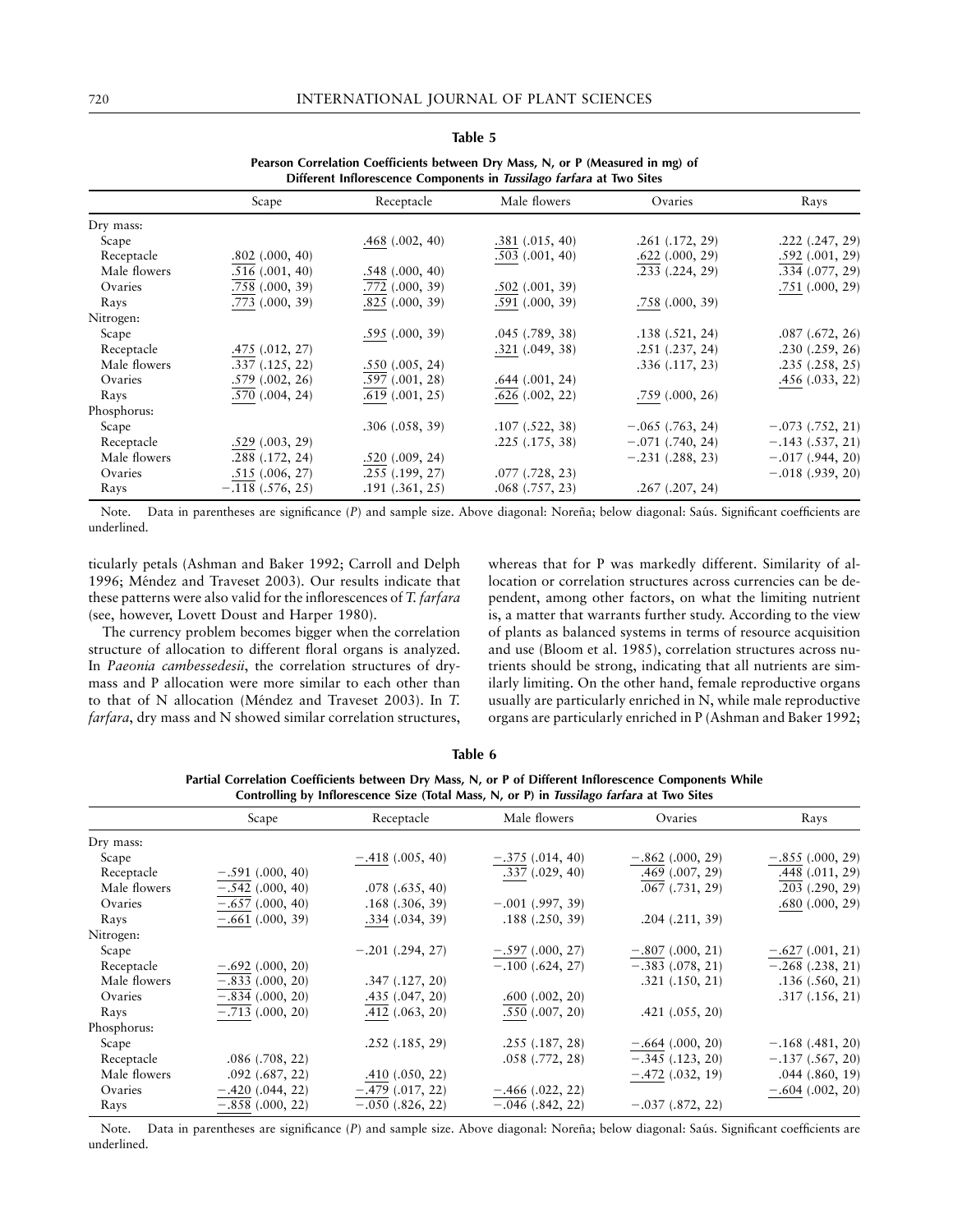

**Fig. 2** Phenotypic integration for metric- and resource-based traits, measured as percentage of maximum integration possible (Rel INT). Observed integration levels for floral metric traits in 55 studies (bars; reviewed by Ordano et al. 2008) and observed integration for resources allocated to *Tussilago farfara* inflorescence components (vertical lines: solid lines for Noreña and dashed lines for Saús).  $DM = dry$  mass;  $N =$  nitrogen; P = phosphorus.

see, however, Méndez and Traveset 2003). These different requirements for specific nutrients could limit the degree of phenotypic correlation across currencies and lead to the presence of modularity (sensu Berg 1960) in the correlation matrix. In any case, discrepancies among currencies in correlation structure are relevant to any assessment of phenotypic integration, as we address in the next section.

## *Phenotypic Integration of the Allocation to Inflorescence Components*

Despite the differences between currencies and sites, resources allocated to inflorescence components in *T. farfara* were phenotypically integrated. Our results indicate that integration in terms of resources can be similar to or higher than that found in a recent review for floral metric traits (fig. 2; Ordano et al. 2008). The generality of this pattern must await future comparative studies, including the analysis of integration in floral metric traits in *T. farfara*. Another question that should be addressed is whether dry mass or some nutrient might be usually more integrated. In this study, dry mass showed, in general, higher integration than nutrients, particularly N. Experimental manipulation of nutrient availability and genotypes could allow the factors that underlie the differential integration of nutrients and dry mass to be disentangled.

Floral organs or inflorescence components may be integrated because they work together toward the common goal of achieving successful reproduction (Murren 2002; Pigluicci 2003). Integration is easily understood for accessory components supporting both gender functions. Furthermore, it could

also be present in components expected to be linked by tradeoffs according to sex allocation theory. The reason is that, although unequivocal functions are commonly assigned to inflorescence components, those components may, in fact, have several functions. For instance, the function of male flowers is usually considered to be pollen donation. Nevertheless, in *T. farfara* male flowers may have an important role in pollinator attraction (Wild et al. 2003) and may eventually increase female reproductive success (Torices and Méndez 2011).

Adaptive resource integration might be the consequence of resource allocation to maximize both male and female reproductive success, given a limited amount of resources, whereas the adaptive integration of metric floral traits has been mainly attributed to an accurate placement of pollen deposition on pollinator bodies. Thus, an adaptive pattern of resource integration should be expected when the resources allocated to different components will enhance equally both primary sexual functions, i.e., pollen donation and seed production. Under this scenario, there might be no reason to expect a negative correlation between floral components, since there is no trade-off.

Negative correlations between floral organs have, nevertheless, been found (Parra-Tabla and Bullock 2000). A promising venue for studies of floral or inflorescence integration is to ascertain to what extent modularity (Berg 1960) can be present in flowers (Bissell and Diggle 2010) or more sophisticated structures such as inflorescences, in particular those acting as pollination units. Those studies should take advantage of advances in assessment of male reproductive success to test the hypothesis that higher integration should be expected in organs or components contributing significantly to mating success through both male and female sex functions.

Positive phenotypic correlations among competing structures or functions might also result from large differences in resource acquisition between the sampled individuals. This effect was present in our study, because partial-correlation analysis revealed negative correlations among inflorescence components, particularly in terms of P allocation. We found mainly changes from positive Pearson correlations to negative partial correlations in those correlations that involved scapes (tables 5, 6). Scapes generally contribute more than any other component to the total inflorescence size (fig. 1), and larger inflorescences might disproportionally allocate resources to scapes in comparison with other components, leading to a negative correlation between scapes and the other components when inflorescence size was taken into account in partial-correlation analysis. To overcome the obstacle of variation in resource availability, the use of common-garden designs in which resource acquisition and genotypes can be controlled has been suggested (Ashman et al. 2001). However, this approach does not allow exploration of phenotypic patterns in natural populations. Méndez (2001) suggested that looking at the slopes of the increases in allocation to competing structures when overall resource allocation increases can give a hint as to which structures are prioritized and get a disproportionate share of the extra resources. Here, we used a new integration index, in which size is taken into account via the partial correlations between traits and the size of the organ to estimate the variance of the eigenvalues. This approach may be useful for analyses of resource integration from field data but will require future scrutiny of its particularities in com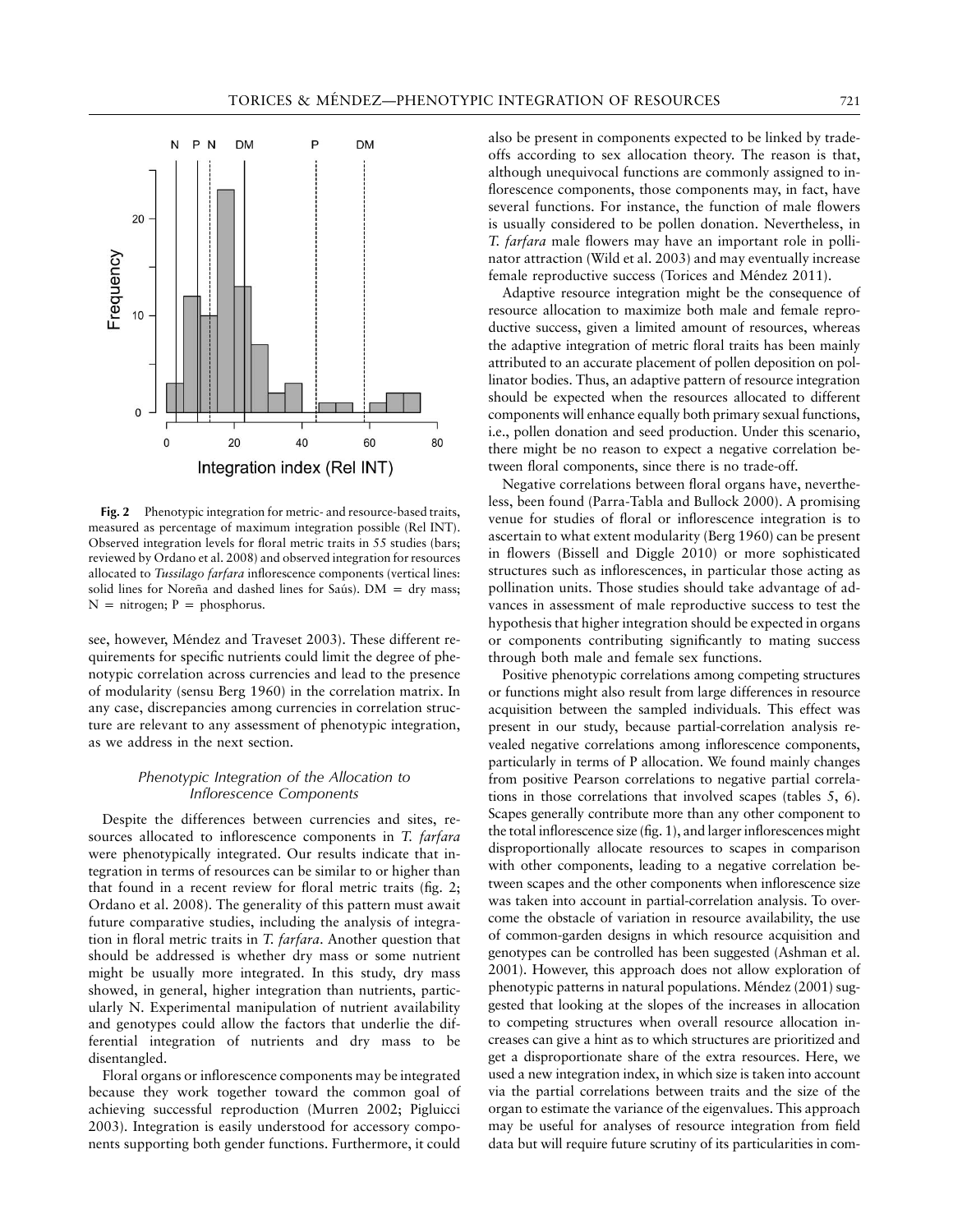parison with those of other integration indices based on the variance of eigenvalues (Haber 2011).

In conclusion, although resource allocation to *T. farfara* inflorescences was influenced by the currency used and the study site, as well as by differences in resource acquisition, we found that allocation to inflorescence components was phenotypically integrated. The examination of both resource- and metricbased measures of phenotypic integration among floral traits might provide new insights about the functional and genetic relationships between different phenotypic modules. We might expect a concordance of patterns a priori, since resource allocation underlies phenotypic metric traits. Nevertheless, those situations where resource- and metric-based traits would produce different correlation outcomes could be of particular interest. Therefore, understanding floral diversity and how the

- Andersson S 2008 Pollinator and nonpollinator selection on ray morphology in *Leucanthemum vulgare* (oxeye daisy, Asteraceae). Am J Bot 95:1072–1078.
- Arnold SJ, PC Phillips 1999 Hierarchical comparison of genetic variance-covariance matrices. II. Coastal-inland divergence in the garter snake, *Thamnophis elegans*. Evolution 53:1516–1527.
- Ashman T-L 2003 Constraints on the evolution of males and sexual dimorphism: field estimates of genetic architecture of reproductive traits in three populations of gynodioecious *Fragaria virginiana*. Evolution 57:2012–2025.
- Ashman T-L, I Baker 1992 Variation in floral sex allocation with time of season and currency. Ecology 73:1237–1243.
- Ashman T-L, CJ Majetic 2006 Genetic constraints on floral evolution: a review and evaluation of patterns. Heredity 96:343–352.
- Ashman T-L, J Pacyna, C Diefenderfer, T Leftwich 2001 Size-dependent sex allocation in a gynodioecious wild strawberry: the effects of sex morph and inflorescence architecture. Int J Plant Sci 162: 327–334.
- Bawa KS, JH Beach 1981 Evolution of sexual systems in flowering plants. Ann Mo Bot Gard 68:254–274.
- Bazzaz FA, DD Ackerly, EG Reekie 2000 Reproductive allocation in plants. Pages 1–29 *in* M Fenner, ed. Seeds: the ecology of regeneration in plant communities. CAB International, Wallingford, United Kingdom.
- Berg RL 1960 The ecological significance of correlation pleiades. Evolution 14:171–180.
- Bissell EK, PK Diggle 2010 Modular genetic architecture of floral morphology in *Nicotiana*: quantitative genetic and comparative phenotypic approaches to floral integration. J Evol Biol 23:1744–1758.
- Bloom AJ, FS Chapin III, HA Mooney 1985 Resource limitation in plants: an economic analogy. Annu Rev Ecol Syst 16:363–392.
- Bradbury IK, G Hofstra 1976 The partitioning of net energy resources in two populations of *Solidago canadensis* during a single developmental cycle in southern Ontario. Can J Bot 54:2449–2456.
- Burtt BL 1977 Aspects of diversification in the capitulum. Pages 41– 49 *in* VH Heywood, JB Harborne, BL Turner, eds. The biology and chemistry of the Compositae. Vol. 1. Academic Press, London.
- Campbell DR 1997 Genetic correlation between biomass allocation to male and female functions in a natural population of *Ipomopsis aggregata*. Heredity 79:606–614.
- Carroll SB, LF Delph 1996 The effects of gender and plant architecture on allocation to flowers in dioecious *Silene latifolia* (Caryophyllaceae). Int J Plant Sci 157:493–500.
- Celedón-Neghme C, WL Gonzáles, E Gianoli 2007 Cost and benefits of attractive floral traits in the annual species *Madia sativa* (Asteraceae). Evol Ecol 21:247–257.

selection of floral phenotypes is produced could be improved by the "integration" of the two approaches.

### **Acknowledgments**

We thank H. S. Nava for indicating field sites of *Tussilago farfara*; L. DeSoto, C. Torices, and Jorge Valle for their help in the field; M. A. Fernández Márquez for help in the lab; C. Fernández-Aragón and Y. Valiñani for help with nutrient analysis; and R. García-Camacho for statistical advice. Two anonymous referees provided very valuable comments to a previous version of the manuscript. This study was partially supported by an FPU and a postdoctoral fellowship (BVA 2010–0375) from the Spanish Ministry of Education to R.T.

## **Literature Cited**

- Charlesworth D, B Charlesworth 1981 Allocation of resources to male and female functions in hermaphrodites. Biol J Linn Soc 15: 57–74.
- 1987 The effect of investment in attractive structures on allocation to male and female function in plants. Evolution. 41:948– 968.
- Charnov EL, JJ Bull 1986 Sex allocation, pollinator attraction and fruit dispersal in cosexual plants. J Theor Biol 118:321–325.
- Cheverud JM, GP Wagner, MM Dow 1989 Methods for the comparative analysis of variation patterns. Syst Zool 38:201–213.
- Cruden RW, DL Lyon 1985 Patterns of biomass allocation to male and female functions in plants with different mating systems. Oecologia 66:299–306.
- Diggle PK 2003 Architectural effects on floral form and function: a review. Pages 63–80 *in* T Stuessy, E Hörandl, V Mayer, eds. Deep morphology: toward a renaissance of morphology in plant systematics. Koeltz, Köningstein, Germany.
- Funk VA, A Susanna, TF Stuessy, RJ Bayer 2009 Systematics, evolution and biogeography of Compositae. International Association for Plant Taxonomy, Vienna.
- Haber A 2011 A comparative analysis of integration indices. Evol Biol 38:476–488.
- Harder LD, SCH Barrett, WW Cole 2000 The mating consequences of sexual segregation within inflorescences of flowering plants. Proc R Soc B 267:315–320.
- Harder LD, CY Jordan, WE Gross, MB Routley 2004 Beyond floricentrism: the pollination function of inflorescences. Plant Spec Biol 19:137–148.
- Hickman JC, LF Pitelka 1975 Dry weight indicates energy allocation in ecological strategy analysis of plants. Oecologia 21:117–121.
- Karlsson PS, M Méndez 2005 The resource economy of plant reproduction. Pages 1–49 *in* RE Reekie, FA Bazzaz, eds. Reproductive allocation in plants. Elsevier, Burlington, MA.
- Lack AJ 1982 Competition for pollinators in the ecology of *Centaurea scabiosa* L. and *Centaurea nigra* L. III. Insect visits and the number of successful pollinations. New Phytol 91:321–339.
- Lloyd DG 1984 Gender allocations in outcrossing cosexual plants. Pages 277-300 *in* R Dirzo, J Sharukán, eds. Perspectives on plant population ecology. Sinauer, Sunderland, MA.
- 1987 Benefits and costs of biparental and uniparental reproduction in plants. Pages 233–252 *in* BR Levin, RE Michod, eds. The evolution of sex: an examination of current ideas. Sinauer, Sunderland, MA.
- Lovett Doust J, PB Cavers 1982 Biomass allocation in hermaphrodite flowers. Can J Bot 60:2530–2534.
- Lovett Doust J, JL Harper 1980 The resource costs of gender and